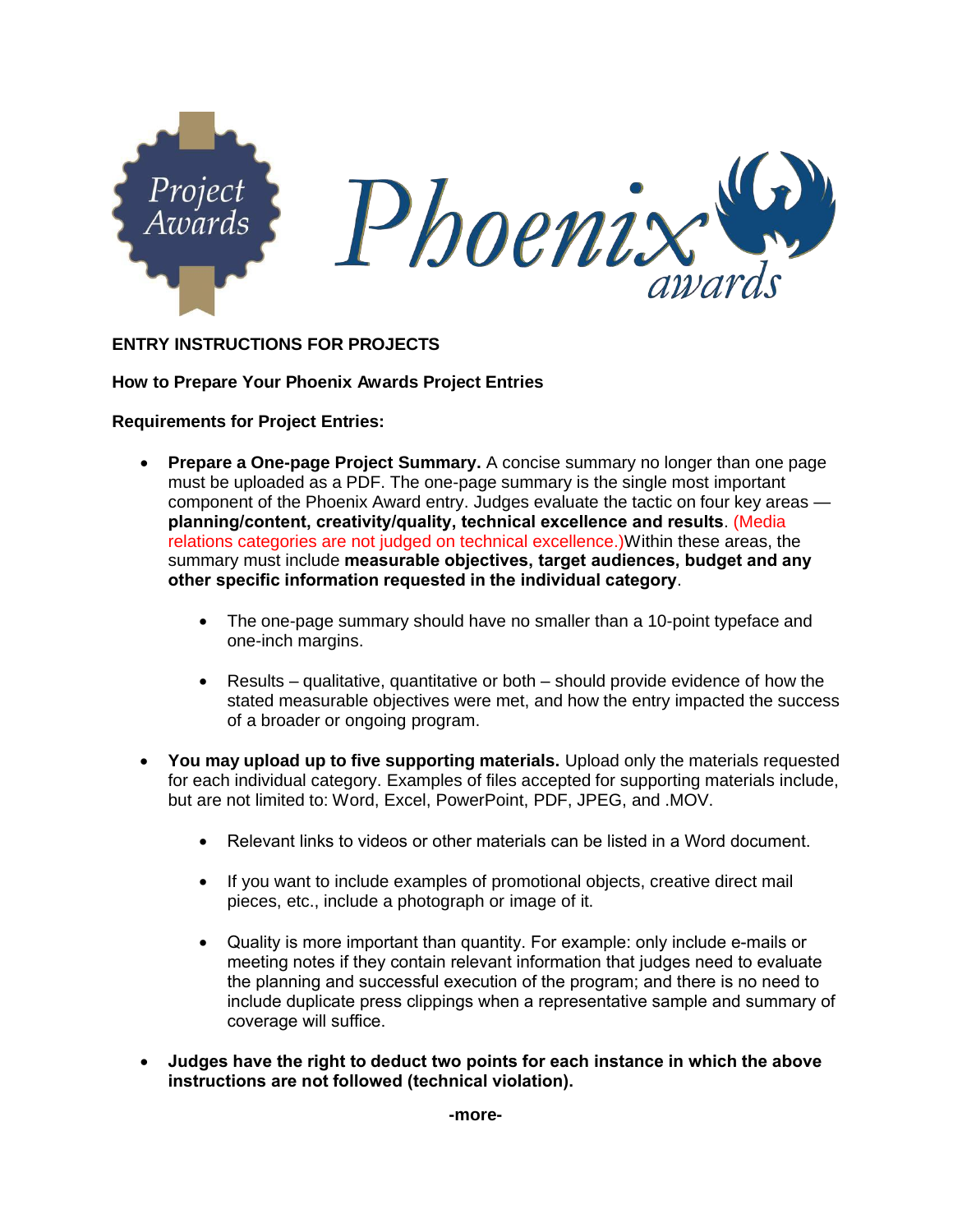### **Project Entry Checklist Questions to help you prepare a strong Project entry:**

### **1. PLANNING/CONTENT**

- Is the measurable objective or goal of the entry thoughtfully considered, clearly stated and attainable?
- Is the audience identified?
- Is a clear strategy stated or implied?
- What was your budget?

*Comment: The two items on this list that often trip up submissions are measurable objectives, and budget. Quantifiable objectives are much stronger than "soft" ones. Also, some agencies and companies prefer not to submit budgets for proprietary reasons, but your entry will be much stronger if you do, and you may specify that budget information you supply remain confidential.*

## **2. CREATIVITY/QUALITY**

- Do messages tie to objectives?
- Is content substantive, understandable, consistent and appropriate for the stated audience?
- How is your entry unique?
- How is the tactic used imaginatively to achieve program goals?

# **3. TECHNICAL EXCELLENCE**

(Media Relations categories are not judged on technical excellence.)

- How good is the piece in terms of how well it has been crafted? *(For written pieces, for example, was the topic clearly presented? Is the piece grammatically correct and of good structure? How captivating was the headline, body or conclusion?)*
- How do communication elements set your entry apart?
- How do graphic elements, if present in the tactic, set your entry apart?
- How is the quality of work product superior, based on budget and scope of the project?

*Comment: Judges will be evaluating your entry for overall quality of the work product.*

### **4. ASSESSMENT/RESULTS**

- What effort was made to assess whether the objective or goal was met?
- Did the entry meet its stated intent?
- Are there other indicators of success, quantitative or qualitative, in meeting objectives?
- How efficient was the execution of the tactic in relation to resources (personnel and budget)?

*Comment: The strongest competitors offer measurable results that compare to measurable objectives; in other words, just naming a result is less effective than comparing how it stacked up against the measurable objectives you had set at the beginning.*